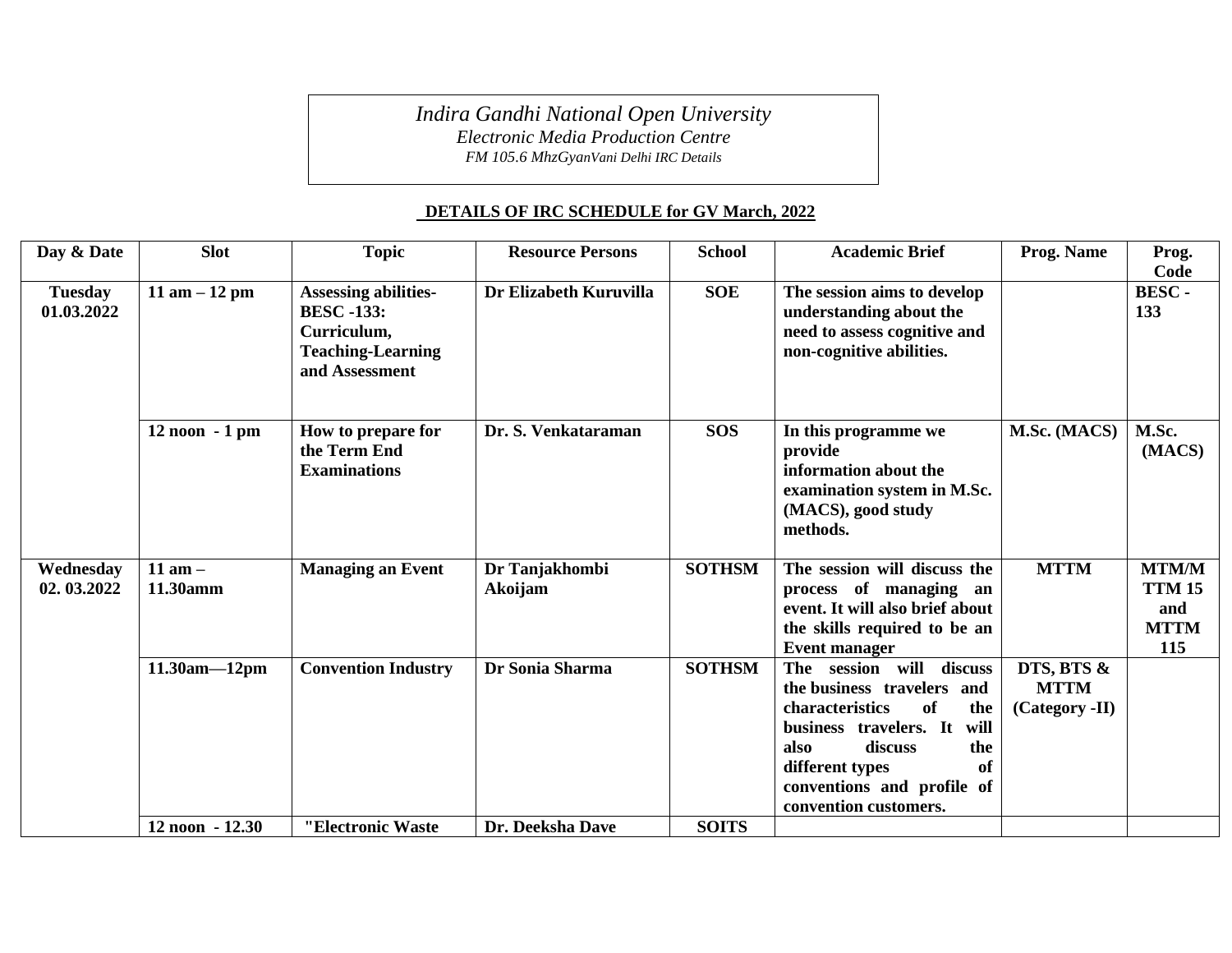|                               | pm                            | Management".                               |                      |                 |                                |               |                                  |
|-------------------------------|-------------------------------|--------------------------------------------|----------------------|-----------------|--------------------------------|---------------|----------------------------------|
|                               |                               | Programme: अपशिष्ट प्र                     |                      |                 |                                |               |                                  |
|                               |                               | बंधन में प्रमाणपत्र                        |                      |                 |                                |               |                                  |
|                               |                               | <b>Course: BEV 003</b>                     |                      |                 |                                |               |                                  |
|                               |                               |                                            |                      |                 |                                |               |                                  |
|                               | 12.30 to 1.00 pm              | "Mobility in the                           | Dr. Sadananda Sahoo  | <b>SOITS</b>    |                                |               | $MDI-6$                          |
|                               |                               | <b>Indian Diaspora".</b>                   |                      |                 |                                |               |                                  |
|                               |                               | Programme: P.G.                            |                      |                 |                                |               |                                  |
|                               |                               | <b>Diploma in Migration</b>                |                      |                 |                                |               |                                  |
|                               |                               | and Diaspora                               |                      |                 |                                |               |                                  |
|                               |                               | (PGDMIDI)                                  |                      |                 |                                |               |                                  |
|                               |                               | <b>Course: MDI-6</b>                       |                      |                 |                                |               |                                  |
| <b>Thursday</b><br>03.03.2022 | 11 am $-12$ pm                | <b>Introduction to</b><br><b>Marketing</b> | Dr Rajender Prasad   | SOMS (C)        |                                |               |                                  |
|                               | $12$ noon $-1$ pm             | <b>Fundamentals of CSR,</b>                | Dr Nisha Varghese    | <b>SOEDS</b>    |                                |               |                                  |
|                               |                               | <b>MEDS-051</b>                            |                      |                 |                                |               |                                  |
|                               |                               |                                            |                      |                 |                                |               |                                  |
|                               | $3 \text{ pm} - 4 \text{ pm}$ | <b>CCP</b>                                 | Dr. Gurmeet Kaur     | <b>SOL</b>      |                                |               |                                  |
|                               |                               |                                            |                      |                 |                                |               |                                  |
|                               | $4 \text{ pm} - 5 \text{pm}$  | <b>Student Support</b>                     | <b>Ms.Moni Sahay</b> | RC              |                                |               |                                  |
|                               |                               | <b>Services</b>                            |                      | DELHI-1         |                                |               |                                  |
| Friday<br>04.03.2022          | 11 am $-12$ pm                |                                            |                      | <b>SOA</b>      |                                |               | <b>Details</b><br><b>Awaited</b> |
|                               | $12$ noon $-1$ pm             | MAER/MER-001(                              | Dr. R S P Singh      | <b>SOVET</b>    | <b>MAER/MER-001(Legal</b>      | <b>MA</b>     | <b>MAER</b>                      |
|                               |                               | <b>Legal Environment</b> )                 | Mrs. Asha Yadav      |                 | <b>Environment) Regulatory</b> | (Entrepreneur |                                  |
|                               |                               | <b>Regulatory</b>                          |                      |                 | <b>Framework and Policies,</b> | ship)         |                                  |
|                               |                               | <b>Framework and</b>                       |                      |                 | <b>Corporate Laws-1</b>        |               |                                  |
|                               |                               | Policies, Corporate                        |                      |                 |                                |               |                                  |
|                               |                               | Laws-1                                     |                      |                 |                                |               |                                  |
|                               |                               |                                            |                      |                 |                                |               |                                  |
| <b>Saturday</b>               | 11 am $-12$ pm                | <b>1. Salient Features of</b>              |                      | <b>Recorded</b> |                                |               |                                  |
| 05.03.2022                    |                               | <b>Consumer Protection</b>                 |                      |                 |                                |               |                                  |
|                               |                               | Act 2019, Course                           |                      |                 |                                |               |                                  |
|                               |                               | Code: CCPCP 1101                           |                      |                 |                                |               |                                  |
|                               |                               | 2. Bhojan Evam Awas                        |                      |                 |                                |               |                                  |
|                               |                               | <b>Ke Adhikar</b>                          |                      |                 |                                |               |                                  |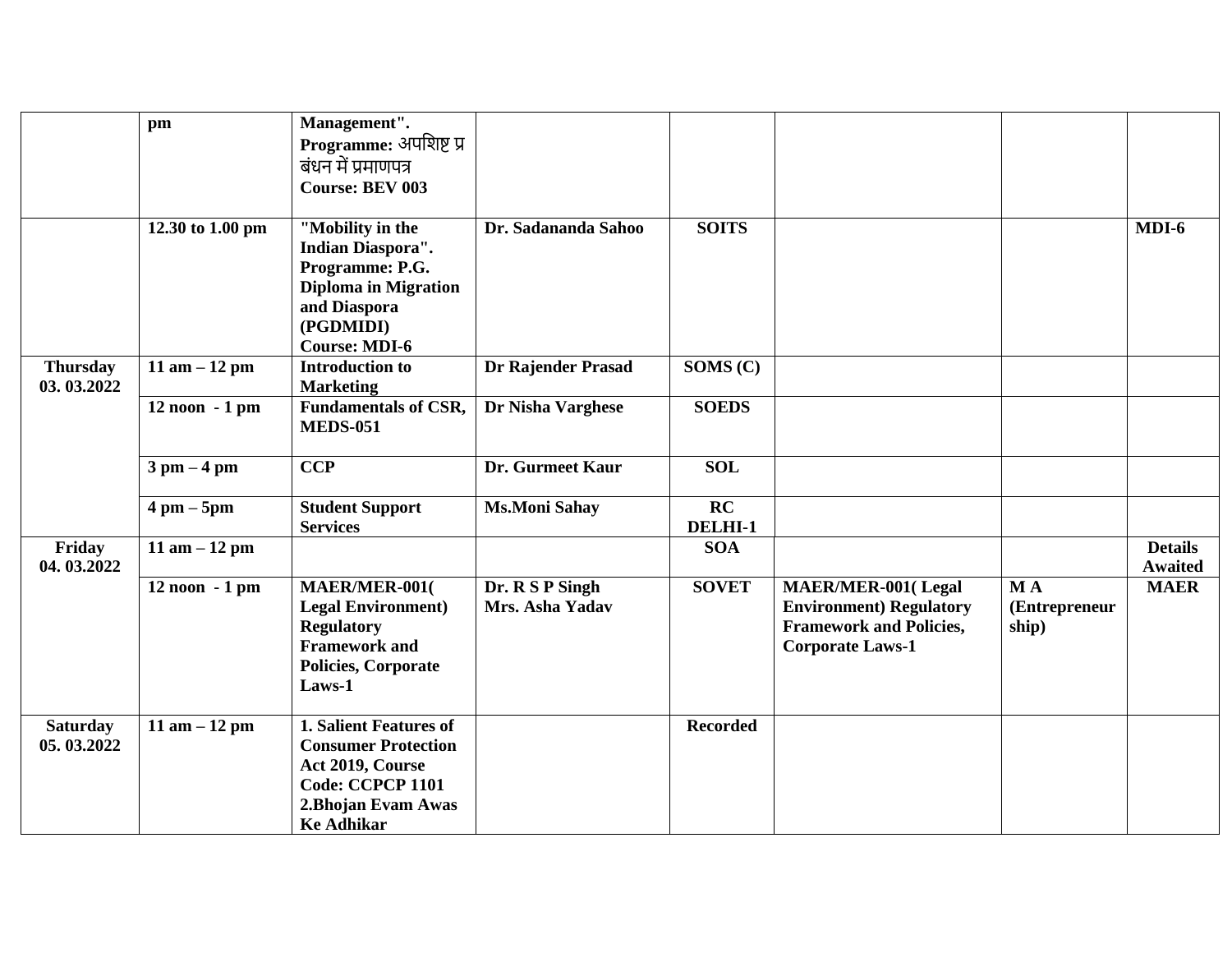|                               | $12$ noon $-1$ pm | <b>Engliah in daily life</b>                                                                                  | Dr Vibhuti Gaur                              | <b>SOH</b>    |                                                                                                                                                                                     |                                      | <b>COURSE</b><br><b>CODE</b><br><b>BEGLA</b><br>135 |
|-------------------------------|-------------------|---------------------------------------------------------------------------------------------------------------|----------------------------------------------|---------------|-------------------------------------------------------------------------------------------------------------------------------------------------------------------------------------|--------------------------------------|-----------------------------------------------------|
| <b>Sunday</b><br>06.03.2022   | 11 am $-12$ pm    | <b>Civil Service in the</b><br><b>Changing Context,</b><br><b>Personnel Agencies-</b><br><b>UPSC/SPSC/SSC</b> | Dr. S. Kanal                                 | <b>SOSS</b>   |                                                                                                                                                                                     |                                      |                                                     |
|                               | 12 noon - 1 pm    | <b>Student Support</b><br><b>Services</b>                                                                     | Dr, Vikas Singhal                            | RC<br>DELHI-1 |                                                                                                                                                                                     |                                      |                                                     |
| <b>Monday</b><br>07.03.2022   | 11 am $-12$ pm    | <b>Western Political</b><br><b>Thought-Machiavelli</b>                                                        | Dr. Madan Yadav                              | <b>SOSS</b>   |                                                                                                                                                                                     |                                      |                                                     |
|                               | $12$ noon $-1$ pm | <b>Vidyarthi Vishesh:</b><br>Aap Ki Khatir                                                                    |                                              | <b>SSC</b>    |                                                                                                                                                                                     |                                      |                                                     |
| <b>Tuesday</b><br>08.03.2022  | 11 am $-12$ pm    |                                                                                                               |                                              | <b>SOCIS</b>  |                                                                                                                                                                                     |                                      | <b>Details</b><br><b>Awaited</b>                    |
|                               | $12$ noon $-1$ pm | <b>Study of BPHCT 135</b><br>(Physics course of<br>BSCG)                                                      | Prof. Shubha Gokhale<br>& Prof. Sanjay Gupta | <b>SOS</b>    | Students will be briefed<br>about the contents of the<br>course and how to study<br>for<br>better<br>the<br>course<br>performance<br>in<br>assignments and term end<br>examination. | <b>Bachelor</b> of<br><b>Science</b> | <b>BSCG</b>                                         |
| Wednesday<br>09.03.2022       | 11 am $-12$ pm    |                                                                                                               |                                              | <b>SOCE</b>   |                                                                                                                                                                                     |                                      | <b>Details</b><br><b>Awaited</b>                    |
|                               | $12$ noon $-1$ pm |                                                                                                               |                                              | <b>SOJNMS</b> |                                                                                                                                                                                     |                                      | <b>Details</b><br><b>Awaited</b>                    |
| <b>Thursday</b><br>10.03.2022 | 11 am $-12$ pm    | CHR 11 UDHR.                                                                                                  | Dr. Anand Gupta                              | <b>SOL</b>    |                                                                                                                                                                                     |                                      |                                                     |
|                               | 12 noon - 1 pm    |                                                                                                               | Dr Smita M Patil                             | <b>SOGDS</b>  |                                                                                                                                                                                     |                                      | <b>Details</b><br>Awaite<br>$\mathbf d$             |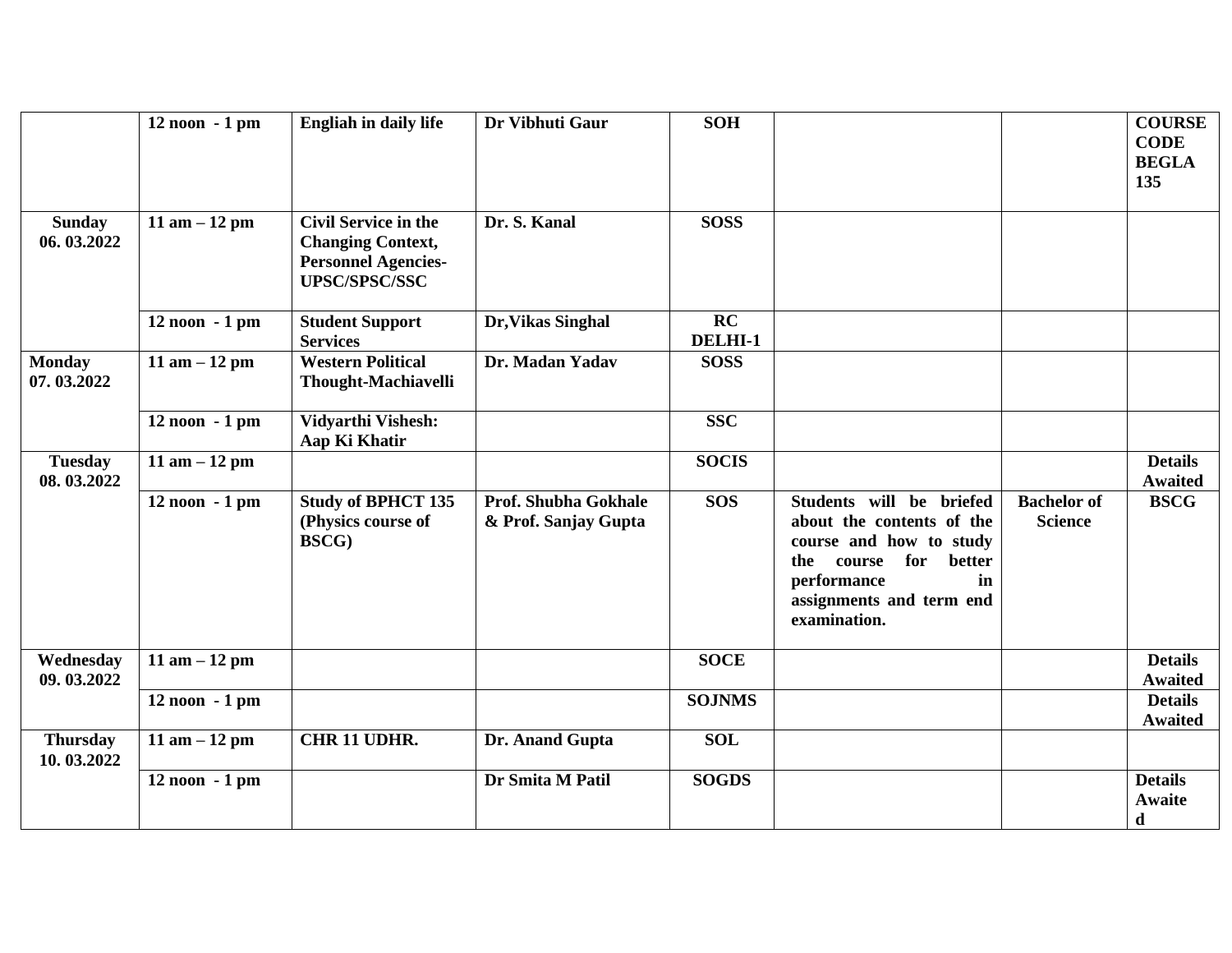|                               | $4 \text{ pm} - 5 \text{pm}$ | <b>Student Support</b>                                                                                                                                 | <b>Dr.Shinee Duggal</b>                                                        | RC                     |                                                                                                                                                                                              |                    |                                  |
|-------------------------------|------------------------------|--------------------------------------------------------------------------------------------------------------------------------------------------------|--------------------------------------------------------------------------------|------------------------|----------------------------------------------------------------------------------------------------------------------------------------------------------------------------------------------|--------------------|----------------------------------|
| Friday<br>11.03.2022          | 11 am $-12$ pm               | <b>Services</b>                                                                                                                                        |                                                                                | DELHI-2<br><b>SOSW</b> |                                                                                                                                                                                              |                    | <b>Details</b><br><b>Awaited</b> |
|                               | 12 noon - 1 pm               | <b>Introduction to new</b><br>programmes: (a) M.Sc<br>in Energy and<br><b>Environment</b> (b)<br><b>Certificate in</b><br><b>Condition Monitoring.</b> | Dr. Shweta Tripathi, Dr<br><b>Shashank Srivastav &amp;</b><br>Prof. Ajit Kumar | <b>SOET</b>            | The details relating to new<br>$:(a)$ M.Sc.<br>programmes<br>(Energy and Environment)<br>(b)<br>Certificate in<br>and<br><b>Condition Monitoring, shall</b><br>be discussed in this session. |                    |                                  |
| <b>Saturday</b><br>12.03.2022 | 11 am $-12$ pm               | <b>Undestanding</b><br><b>Empathy Part 1 and</b><br>Part 2                                                                                             |                                                                                | Pre<br><b>Recorded</b> |                                                                                                                                                                                              |                    |                                  |
|                               | 12 noon - 1 pm               | 1. Sahitya Ka<br><b>Anuvaad</b><br>2. Bangle Sahitya Ka<br><b>Anuvaad</b>                                                                              |                                                                                | Pre<br><b>Recorded</b> |                                                                                                                                                                                              |                    |                                  |
| <b>Sunday</b><br>13.03.2022   | 11 am $-12$ pm               | <b>Types of Human</b><br><b>Trafficking</b>                                                                                                            |                                                                                | Pre<br><b>Recorded</b> |                                                                                                                                                                                              |                    |                                  |
|                               | $12$ noon $-1$ pm            | <b>Student Support</b><br><b>Services</b>                                                                                                              | <b>Dr.Rita Chouhan</b>                                                         | RC<br>DELHI-2          |                                                                                                                                                                                              |                    |                                  |
| <b>Monday</b><br>14.02.2022   | 11 am $-12$ pm               | <b>Current Trends in</b><br><b>Employment</b>                                                                                                          | Mr. Saugato Sen                                                                | <b>SOSS</b>            |                                                                                                                                                                                              |                    |                                  |
|                               | $12$ noon $-1$ pm            | Vibhakyarthprakaran<br>asya Dvitiyavibhakte<br>Tritiyavibhakteyshch<br><b>Vivechanam</b>                                                               | Dr Avadhesh Kumar                                                              | <b>SOH</b>             | Sankritvyakaranam                                                                                                                                                                            |                    | <b>BSKC 24</b>                   |
| <b>Tuesday</b><br>15.03.2022  | 11 am $-12$ pm               | <b>PGDET Programme</b>                                                                                                                                 | Dr Bharti Dogra                                                                | <b>SOE</b>             |                                                                                                                                                                                              |                    |                                  |
|                               | 12 noon - 1 pm               | An introduction to<br>vaccines and                                                                                                                     | Dr. Siya Ram                                                                   | <b>SOS</b>             | <b>The</b><br>session<br>aims<br>to<br>introduce the basic concept                                                                                                                           | B.Sc.<br>(General) | <b>BSCG</b>                      |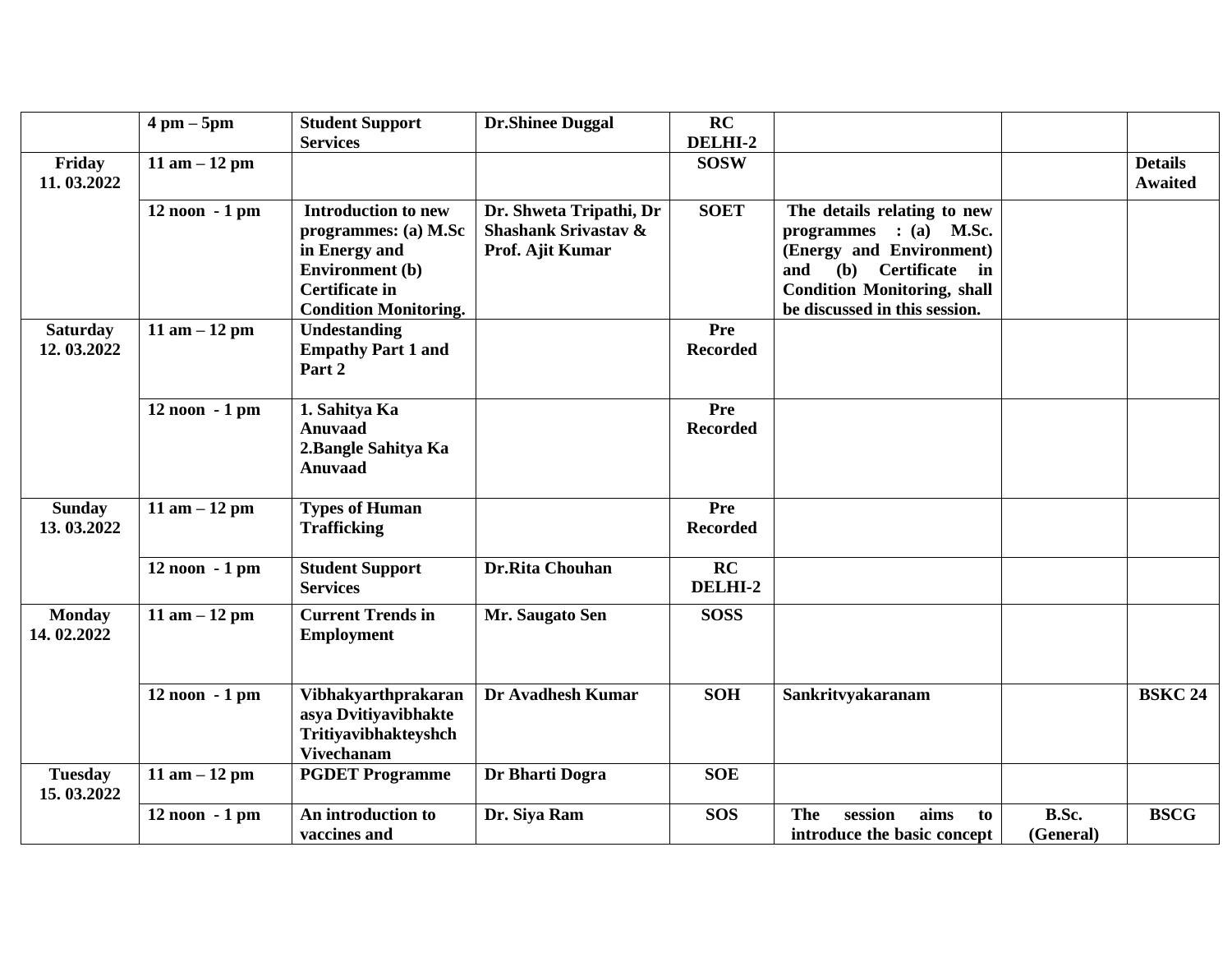|                               |                              | immunization                                                      |                                                                               |                            | of vaccines<br>and<br>immunization.                                                                                                                           |                                      |                                  |
|-------------------------------|------------------------------|-------------------------------------------------------------------|-------------------------------------------------------------------------------|----------------------------|---------------------------------------------------------------------------------------------------------------------------------------------------------------|--------------------------------------|----------------------------------|
| Wednesday<br>16.03.2022       | $11$ am $- 11.30$ am         |                                                                   | Dr. Jatashankar Tewari                                                        | <b>SOTHSM</b>              |                                                                                                                                                               |                                      | <b>Details</b><br><b>Awaited</b> |
|                               | $11.30am - 12pm$             |                                                                   | <b>Dr Arvind Kumar</b><br><b>Dubey</b>                                        | <b>SOTHSM</b>              |                                                                                                                                                               |                                      |                                  |
|                               | $12$ noon $-1$ pm            |                                                                   |                                                                               | <b>STRIDE</b>              |                                                                                                                                                               |                                      | <b>Details</b><br><b>Awaited</b> |
| <b>Thursday</b><br>17.03.2022 | $11$ am $-12$ pm             | <b>Business law</b>                                               | Dr Rajender<br><b>Prasad</b>                                                  | SOMS (C)                   |                                                                                                                                                               |                                      |                                  |
|                               | $12$ noon $-1$ pm            |                                                                   |                                                                               | <b>SOFL</b>                |                                                                                                                                                               |                                      | <b>Details</b><br><b>Awaited</b> |
|                               | $4 \text{ pm} - 5 \text{pm}$ | <b>Student Support</b><br><b>Services</b>                         | Dr.Ekta Sharma                                                                | RC<br>DELHI-3              |                                                                                                                                                               |                                      |                                  |
| Friday<br>18.03.2022          | 11 am $-12$ pm               | 1. Media Literacy<br><b>Approaches</b><br>2. Gender & Television  |                                                                               | Pre<br><b>Recorded</b>     |                                                                                                                                                               |                                      |                                  |
|                               | $12$ noon $-1$ pm            | <b>1.Russian Folkore</b><br>2. Afsana Ka Fan<br>Aaagaz Aur Irtika |                                                                               | Pre<br><b>Recorded</b>     |                                                                                                                                                               |                                      |                                  |
| <b>Saturday</b><br>19.03.2022 | $11$ am $-12$ pm             |                                                                   | 1. Language and Literacy Development During Childhood Part 1 & Part 2         | $\Delta \sim 10^4$         | <b>Pre Recorded</b>                                                                                                                                           |                                      |                                  |
|                               | $12$ noon $-1$ pm            |                                                                   | Janm Ke Pehle Varsh Mein Baccho ka Samajik Aur Bhavnatmak Vikas Part 1& Part2 | $\omega_{\rm{max}}$        | <b>Pre Recorded</b>                                                                                                                                           |                                      |                                  |
| <b>Sunday</b><br>20.03.2022   | $11$ am $-12$ pm             | <b>Environmental Issues</b><br>and Challenges                     | Prof. Subhakanta<br>Mohapatra                                                 | <b>SOS</b>                 | The topic will be discussed<br>based on Environmental<br>Geography (BGGCT 135)<br><b>Course Materials of BSC</b><br><b>General</b><br>Geography<br>Programme. | <b>BSc</b><br>Geography<br>(General) | <b>BSCGG</b>                     |
|                               | 12 noon - 1 pm               | <b>Student Support</b><br><b>Services</b>                         | <b>Dr.Sanjeev Panday</b>                                                      | $\overline{RC}$<br>DELHI-3 |                                                                                                                                                               |                                      |                                  |
| <b>Monday</b><br>21.03.2022   | $11$ am $-12$ pm             | <b>Buddhism, Jainism</b><br>and other Religious                   | Dr. Harshvardhan<br><b>Tomar</b>                                              | <b>SOSS</b>                |                                                                                                                                                               |                                      |                                  |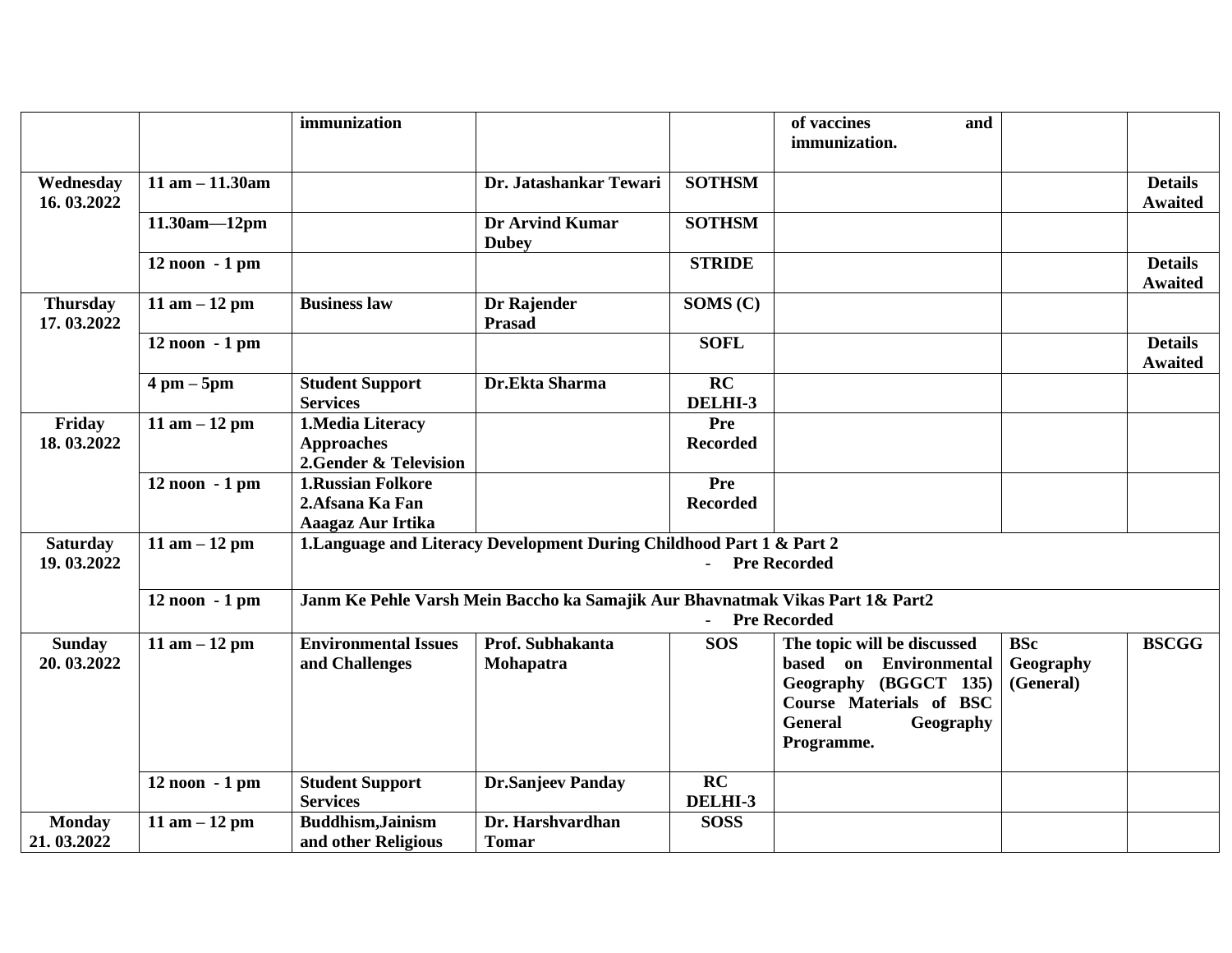|                               |                   | ideas                                                                                                                      |                                                     |              |                                                                                                                                                                                 |                                                                                                                                                      |                                               |
|-------------------------------|-------------------|----------------------------------------------------------------------------------------------------------------------------|-----------------------------------------------------|--------------|---------------------------------------------------------------------------------------------------------------------------------------------------------------------------------|------------------------------------------------------------------------------------------------------------------------------------------------------|-----------------------------------------------|
|                               | $12$ noon $-1$ pm | <b>Urdu Mein Taraqui</b><br><b>Pasand Tahreek</b>                                                                          | Dr Liaqat Ali                                       | <b>SOH</b>   |                                                                                                                                                                                 | <b>MAUD</b>                                                                                                                                          | <b>MUD-001</b>                                |
| <b>Tuesday</b><br>22.03.2022  | 11 am $-12$ pm    |                                                                                                                            |                                                     | <b>SOCIS</b> |                                                                                                                                                                                 |                                                                                                                                                      | <b>Details</b><br><b>Awaited</b>              |
|                               | $12$ noon $-1$ pm | <b>Introduction to</b><br><b>Statistics</b>                                                                                | Dr. Gajraj Singh                                    | <b>SOS</b>   | We will discuss the Origin,<br>Development,<br>Definition,<br><b>Uses</b><br>and<br><b>Scope</b><br>of<br>Statistics. We will also<br>discuss the types of Data in<br>this IRC. | Post<br><b>Graduate</b><br>Diploma in<br><b>Applied</b><br><b>Statistics</b>                                                                         | <b>PGDAST</b>                                 |
| Wednesday<br>23.03.2022       | 11 am $-12$ pm    |                                                                                                                            |                                                     | <b>SOCE</b>  |                                                                                                                                                                                 |                                                                                                                                                      |                                               |
|                               | $12$ noon $-1$ pm |                                                                                                                            |                                                     | <b>SOL</b>   |                                                                                                                                                                                 |                                                                                                                                                      | <b>Details</b><br><b>Awaited</b>              |
| <b>Thursday</b><br>24.03.2022 | 11 am $-12$ pm    | <b>MSCIS/PGDIS/CFDE</b><br><b>MSEI-025, Block-1,</b><br>Unit-1: Analysis and<br><b>Application Design</b><br>(MSCIS/PGDIS) | Prof. A K Gaba<br>Ms. Urshla Kant<br>Dr. Divya Ojha | <b>SOVET</b> | <b>MSCIS/PGDIS/CFDE</b><br><b>MSEI-025, Block-1, Unit-1:</b><br><b>Analysis and Application</b><br>Design (MSCIS/PGDIS)                                                         | Msc.Informati<br>on Security,<br><b>Post Graduate</b><br>Diploma in<br><b>Information</b><br>Security,<br>Certificate in<br><b>Fashion</b><br>Design | <b>MSCIS/P</b><br><b>GDIS/CF</b><br><b>DE</b> |
|                               | $12$ noon $-1$ pm |                                                                                                                            |                                                     | <b>SOPVA</b> |                                                                                                                                                                                 |                                                                                                                                                      | <b>Details</b><br><b>Awaited</b>              |
|                               | $4pm-5pm$         |                                                                                                                            |                                                     | <b>RSD</b>   |                                                                                                                                                                                 |                                                                                                                                                      |                                               |
| Friday<br>25.03.2022          | 11 am $-12$ pm    |                                                                                                                            |                                                     | <b>SOSW</b>  |                                                                                                                                                                                 |                                                                                                                                                      | <b>Details</b><br><b>Awaited</b>              |
|                               | $12$ noon $-1$ pm |                                                                                                                            |                                                     | <b>SOHS</b>  |                                                                                                                                                                                 |                                                                                                                                                      | <b>Details</b><br><b>Awaited</b>              |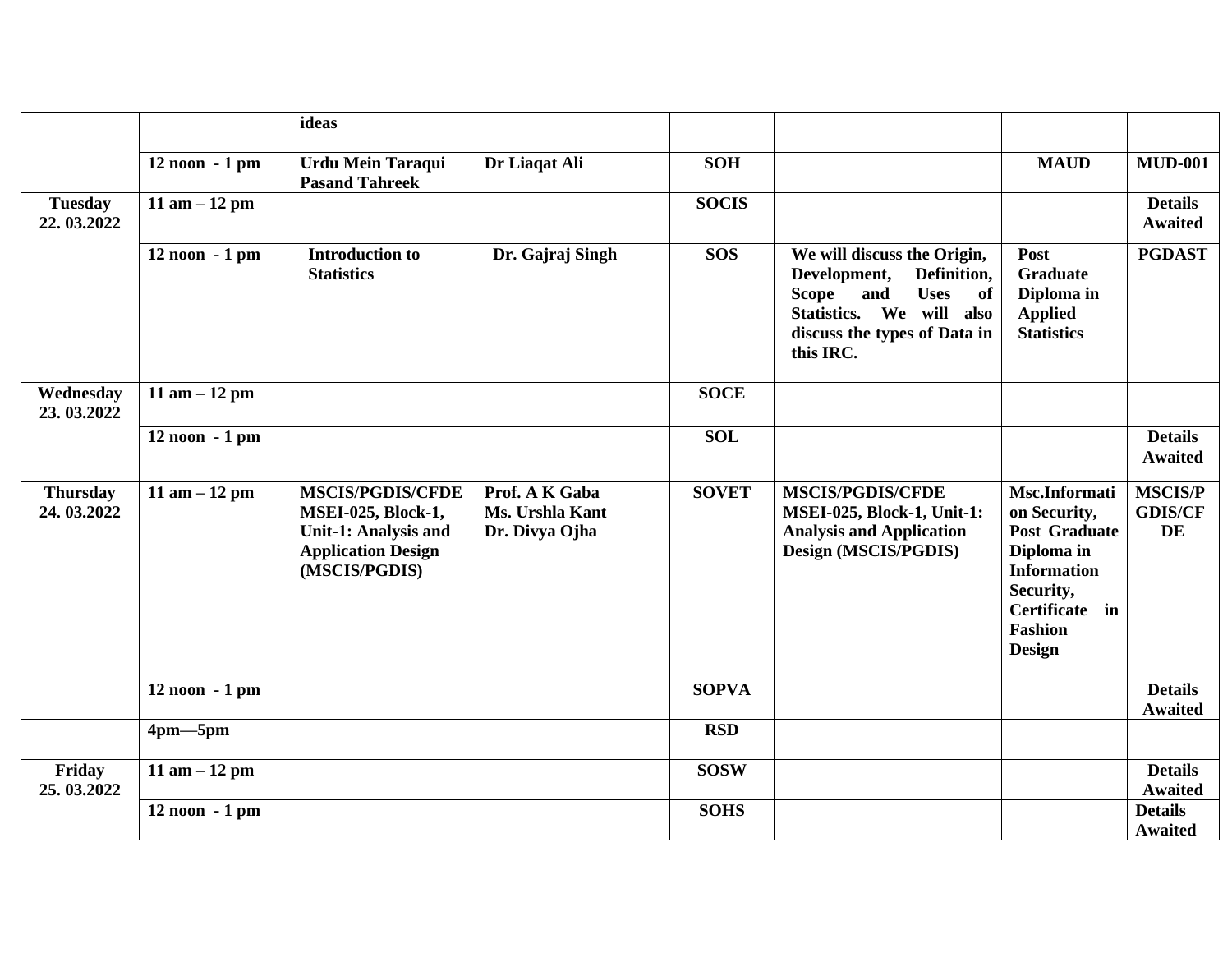| <b>Saturday</b><br>26.03.2022 | 11 am $-12$ pm    |                                                                                                                                                                                                 | Dr G Uma                                                         | <b>SOGDS</b>           |                                                                                                                                                       |                                                                            | <b>Details</b><br><b>Awaited</b>        |
|-------------------------------|-------------------|-------------------------------------------------------------------------------------------------------------------------------------------------------------------------------------------------|------------------------------------------------------------------|------------------------|-------------------------------------------------------------------------------------------------------------------------------------------------------|----------------------------------------------------------------------------|-----------------------------------------|
|                               | $12$ noon $-1$ pm | <b>Nature of Language as</b><br>a Dynamic Entity                                                                                                                                                | Dr Prashant Srivastava                                           | <b>SOH</b>             |                                                                                                                                                       | <b>CTE</b>                                                                 | <b>CTE 101</b>                          |
| <b>Sunday</b><br>27.03.2022   | 11 am $-12$ pm    | 1. Setting Up a Travel<br><b>Agency</b><br>2. Post Convention<br><b>Management</b>                                                                                                              |                                                                  | Pre<br><b>Recorded</b> |                                                                                                                                                       |                                                                            |                                         |
|                               | $12$ noon $-1$ pm | <b>Student Support</b><br><b>Services</b>                                                                                                                                                       | Dr.Seeran Mukharji                                               | RC<br><b>NOIDA</b>     |                                                                                                                                                       |                                                                            |                                         |
| <b>Monday</b><br>28.03.2022   | 11 am $-12$ pm    |                                                                                                                                                                                                 |                                                                  | <b>SOSS</b>            |                                                                                                                                                       |                                                                            | <b>Details</b><br><b>Awaited</b>        |
|                               | 12 noon - 1 pm    | <b>Premchand Ke</b><br><b>Upanyas</b>                                                                                                                                                           | Dr Harshita                                                      | <b>SOH</b>             |                                                                                                                                                       | <b>Upanyas:</b><br><b>Swaroop Aur</b><br><b>Vikas</b>                      | <b>MHD-13</b>                           |
| <b>Tuesday</b><br>29.03.2022  | 11 am $-12$ pm    | <b>Use of Research</b><br><b>Methods</b> in<br>Dissertation of M.A.<br>(Education)<br>Programme                                                                                                 | Dr. Niradhar Dey                                                 | <b>SOE</b>             |                                                                                                                                                       | M.A.<br>(Education)                                                        | MESP-<br>001<br><b>Dissertati</b><br>on |
|                               | $12$ noon $-1$ pm | <b>Lipids: Biochemistry</b><br>and functions                                                                                                                                                    | Dr. Seema Kalra                                                  | <b>SOS</b>             | The talk is intended for<br>students of BSCBCH and<br>BSCG.<br>It<br>includes<br>biochemical<br>nature,<br>classification and functions<br>of lipids. | <b>B.Sc. Hon. in</b><br><b>Biochemistry</b><br>and<br><b>B.Sc. General</b> | <b>BSCBCH</b><br>and<br><b>BSCG</b>     |
| Wednesday<br>30.02.2022       | 11 am $-12$ pm    | <b>Translation</b> in<br><b>Multilingual Society</b><br>The discussion will<br>highlight the role and<br>techniques of<br>translation in<br><b>Multilingual society</b><br><b>MTT 015, MATS</b> | Prof. Rajendra Prasad<br>Pandey & Prof. Jagdish<br><b>Sharma</b> | <b>SOTST</b>           |                                                                                                                                                       |                                                                            |                                         |